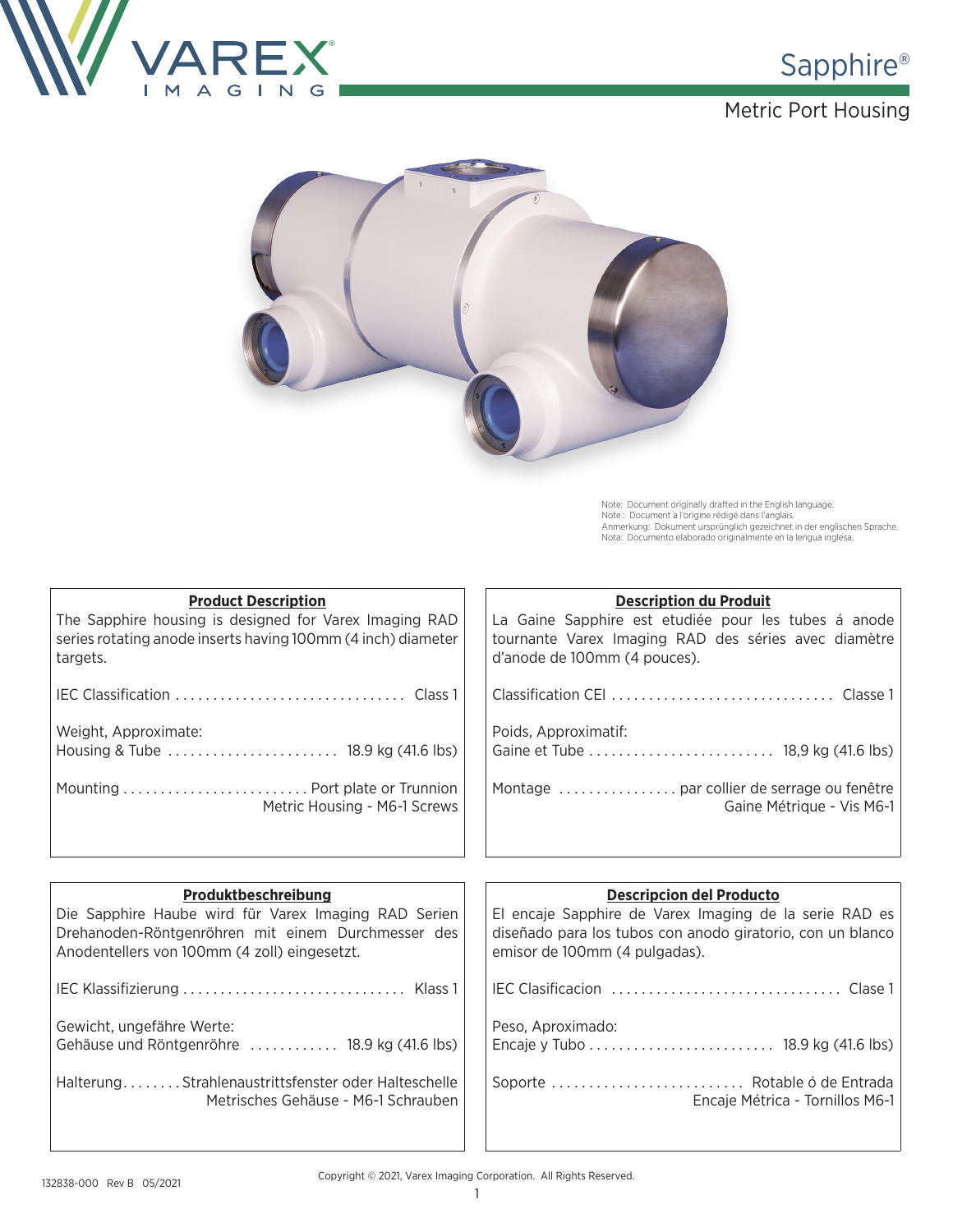

| Sapphire <sup>®</sup> |
|-----------------------|
|                       |

| <b>Product Description</b>                                                                                                                                                   |  |  |  |  |
|------------------------------------------------------------------------------------------------------------------------------------------------------------------------------|--|--|--|--|
|                                                                                                                                                                              |  |  |  |  |
| Maximum X-Ray Tube Assembly Heat Content  1,111 kJ (1,500 kHU)                                                                                                               |  |  |  |  |
| Maximum Continuous Heat Dissipation<br>(max. housing temperature 78°C)<br>without air circulator $\ldots, \ldots, \ldots, \ldots, \ldots, \ldots, \ldots$ 216 W (300 HU/sec) |  |  |  |  |
| X-ray tube assembly cooling is provided by ambient air flow.                                                                                                                 |  |  |  |  |
| X-Ray Tube Assembly (Insert and Housing)<br>Permanent Filtration  0.7mm AI/75kV IEC 60522                                                                                    |  |  |  |  |
| Loading Factors for Leakage Radiation  150 kV, 4.0 mA                                                                                                                        |  |  |  |  |
|                                                                                                                                                                              |  |  |  |  |
| contact rating - 7A @ 120Vac or 30 Vdc Max.                                                                                                                                  |  |  |  |  |
|                                                                                                                                                                              |  |  |  |  |
| Federal Standard High Voltage Cable  Complies to IEC 60526                                                                                                                   |  |  |  |  |
| X-Ray Tube Assembly (complies to)  IEC 60601-2-28                                                                                                                            |  |  |  |  |

| <b>Description du Produit</b>                                                                   |
|-------------------------------------------------------------------------------------------------|
|                                                                                                 |
|                                                                                                 |
| Dissipation thermique continue de la gaine<br>(température maximale de la gaine à 78°C)         |
| Le refroidissement de tube à rayon X est fourni par circulation d'air ambiant.                  |
| Ensemble Radiogène (Tube et Gaine)<br>Filtre non Amovible  0.7mm AI/75kV CEI 60522              |
| Technique de mesure du courant de fuite  150 kV, 4,0 mA                                         |
| Limites de Température Pour le Transport et Pour L'Emmasinage                                   |
| Interrupteur Thermique  Normalment Fermé<br>estimation de contact - 7A a 120 Vca ou 30 Vcc max. |
| Embouts de Cables au Standard Federal Conformer aux CEI 60526                                   |
| Ensemble Radiogéne (Conformer aux)  CEI 60601-2-28                                              |

| Produktbeschreibung<br><b>Descripcion del Producto</b><br>Maximale Wärmespeicherkapazitat des Strahlergehäuses<br>Difusion del calor continuo del encaje<br>Maximale kontinuierliche Wärmeableitung des Strahlergehäuses<br>(temperatura máxima de la encaje 78°C)<br>(max. Gehäusetemperatur 78°C)<br>ohne Laftumlaufvorrichtung  216 W (300 HU/sec)<br>El Enfriamiento de la unidad radiógena es realizado por corriente de aire<br>Kühlung der Röntgenstrahlereinheit durch Umgebungsluft<br>ambiental<br>Röntgenstrahlers (Rohre und Gehäuse)<br>Ensamblaje de Tubo de Rayos X (Tubo y Encaje)<br>Ladefaktoren für Leckstrahlmessung  150 kV, 4.0 mA<br>Temperaturgrenzen für Aufbewahrung und Transport<br>Kontakteleistung - 7A @ 120Vac oder 30 Vdc Max.<br>Federal Standard Hochspannungsbuchsen  Entsprechen IEC 60526 |                                               |                                                                                                                                                                                                                                                                                                                                                                        |
|---------------------------------------------------------------------------------------------------------------------------------------------------------------------------------------------------------------------------------------------------------------------------------------------------------------------------------------------------------------------------------------------------------------------------------------------------------------------------------------------------------------------------------------------------------------------------------------------------------------------------------------------------------------------------------------------------------------------------------------------------------------------------------------------------------------------------------|-----------------------------------------------|------------------------------------------------------------------------------------------------------------------------------------------------------------------------------------------------------------------------------------------------------------------------------------------------------------------------------------------------------------------------|
|                                                                                                                                                                                                                                                                                                                                                                                                                                                                                                                                                                                                                                                                                                                                                                                                                                 |                                               |                                                                                                                                                                                                                                                                                                                                                                        |
|                                                                                                                                                                                                                                                                                                                                                                                                                                                                                                                                                                                                                                                                                                                                                                                                                                 |                                               |                                                                                                                                                                                                                                                                                                                                                                        |
|                                                                                                                                                                                                                                                                                                                                                                                                                                                                                                                                                                                                                                                                                                                                                                                                                                 | Röntgenstrahlers (Ensprechen)  IEC 60601-2-28 | Capacidad del almacenaje termal de encaje  1,111 kJ (1,500 kHU)<br>Temperatura Limitada de Almacen y Transporte  -20°C a +75°C<br>Interruptor Thermal  Normalmente Cerrado<br>clasificación de contacto - 7A @ 120Vac o 30 Vdc Max.<br>Cable de Receptaculos Comun Federal  Conformarse de IEC 60526<br>Ensamblaje de Tubo de Rayos X (Conformarse de)  IEC 60601-2-28 |
|                                                                                                                                                                                                                                                                                                                                                                                                                                                                                                                                                                                                                                                                                                                                                                                                                                 |                                               |                                                                                                                                                                                                                                                                                                                                                                        |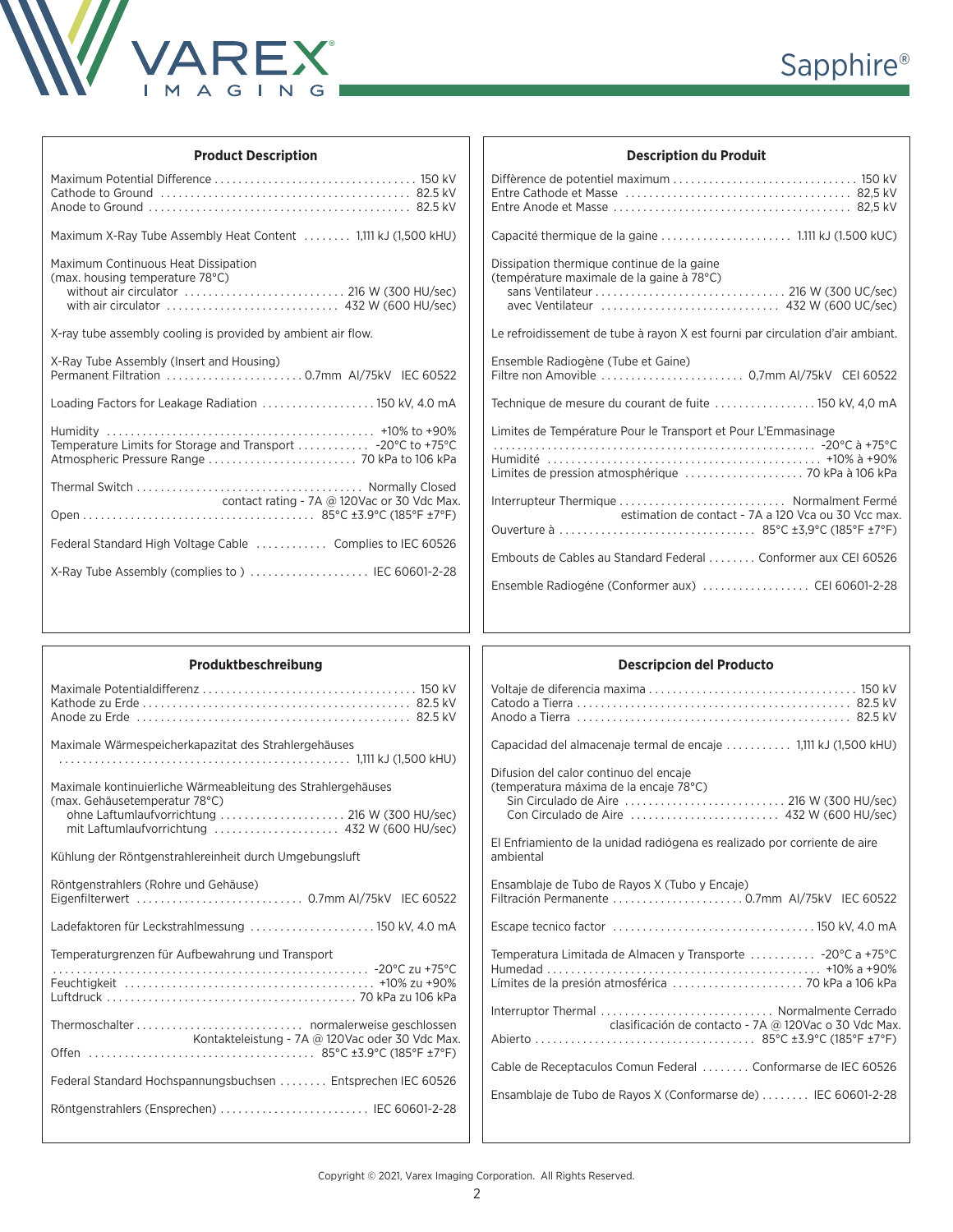

Housing Outline Drawing Dessin d' Encombrement de la Gaine Masszeichnungen für dss Gehäuse Esquema Detallado del Encaje

### **Metric Port Housing**

Dimensions are for reference only Les dimensions sont pour la référence seulement Maße sind als nur Referenz Las dimensiones están para la referencia solamente





Focal Spot to Port Distance Focales Suivantes/Dimensionelles de la Fenêtre Brennfleck/Abstand Strahlenaustrittsfenster Marcal focal/Dimensiones de la Potales



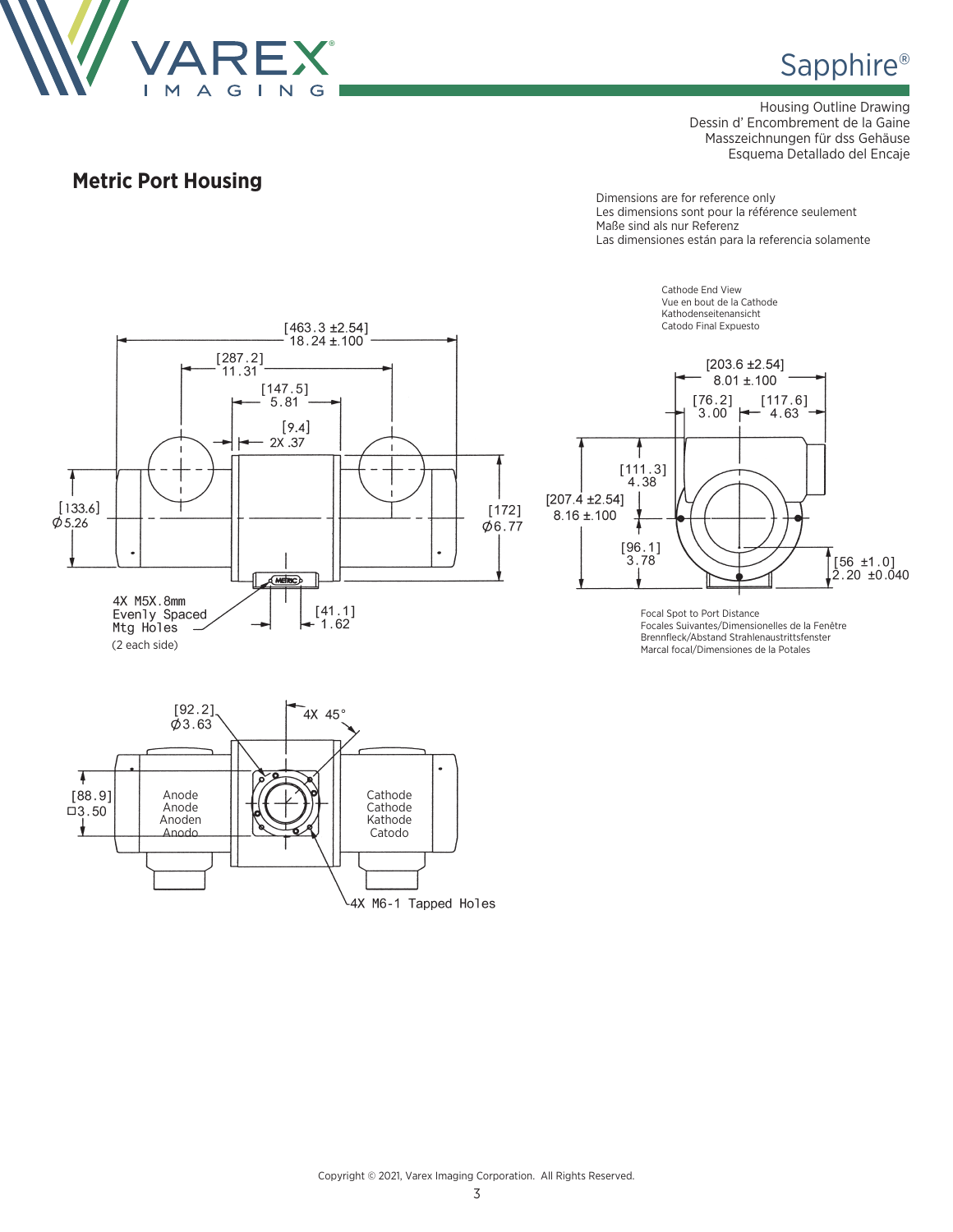

Housing Outline Drawing Dessin d' Encombrement de la Gaine Masszeichnungen für dss Gehäuse Esquema Detallado del Encaje

Cathode End View Vue en bout de la Cathode Kathodenseitenansicht Catodo Final Expuesto

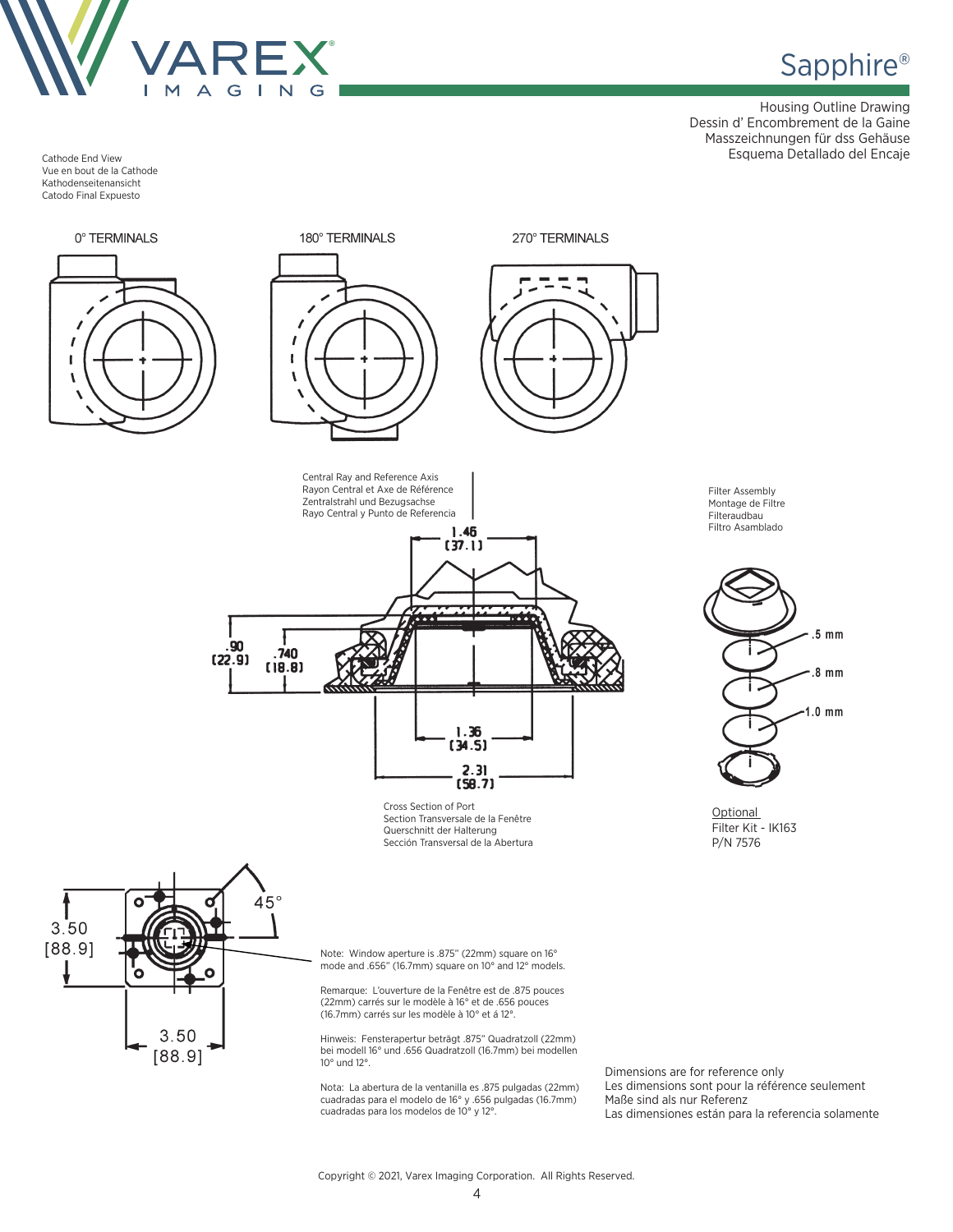

| <b>Stator Motor Ratings:</b>                                                   | Frequency (Hz)         | Volts                                                                 | White Lead Amperes (Typical)                                 |
|--------------------------------------------------------------------------------|------------------------|-----------------------------------------------------------------------|--------------------------------------------------------------|
| Régime du Moteur de Stator                                                     | Fréquence (Hz)         | Volts                                                                 | Blanc                                                        |
| Statormotorleistung                                                            | Frequenz (Hz)          | Volt                                                                  | Weiss                                                        |
| Bovina del Motor Establecido                                                   | Frecuencia (Hz)        | Voltaje                                                               | <b>Blanco</b>                                                |
| *Run Voltage<br>*Voltage courant<br>*Betriebsspannung<br>*Voltaje de Operación | 60 Hz<br><b>180 Hz</b> | $50 - 60*$<br>120<br>220<br>$100*$<br>220<br>290<br>320<br>450<br>550 | 2.0<br>4.2<br>8.2<br>2.0<br>4.0<br>6.0<br>7.0<br>9.5<br>11.5 |

| "R" Stators                  | Stator "R"                    | "R" Stator                     | "R" Bovina                      | Nominal                    | Acceptable             |
|------------------------------|-------------------------------|--------------------------------|---------------------------------|----------------------------|------------------------|
| Black - White<br>White - Red | Noir - Blanc<br>Blanc - Rouge | Schwarz - Weiss<br>Weiss - Rot | Negro - Blanco<br>Blanco - Rojo | $20 \Omega$<br>50 $\Omega$ | $18 - 22$<br>$45 - 55$ |
| Black - Red<br>180 Hz Cap    | Noir - Rouge<br>180 Hz Cap    | Schwarz - Rot<br>180 Hz Cap    | Negro - Rojo<br>180 Hz Cap      | 70 Ω<br>6 µF               | $63 - 77$              |
| 150 Hz Cap                   | 150 Hz Cap                    | 150 Hz Cap                     | 150 Hz Cap                      | $9 \mu F$                  |                        |
| 60 Hz Cap                    | 60 Hz Cap                     | 60 Hz Cap                      | 60 Hz Cap                       | 30 uF                      |                        |
| 50 Hz Cap                    | 50Hz Cap                      | 50 Hz Cap                      | 50 Hz Cap                       | 43 µF                      |                        |

# Sapphire<sup>®</sup>

Stator Ratings and Characteristics Spécificités et Caractéristiques du Stator Statornennleistungen und Merkmale Caracteristicas y Clarificacion de la Bovina

| <b>Stator Drive Frequency</b><br>Fréquence d'entraînement du stator<br>Statorantrieb Frequenz<br>Frecuencia de la impulsión del estator | <b>RPM</b>                                                 |
|-----------------------------------------------------------------------------------------------------------------------------------------|------------------------------------------------------------|
| 50 Hz<br>60 Hz<br>150 Hz<br>180 Hz                                                                                                      | 2800 - 3000<br>3400 - 3600<br>8500 - 9000<br>9500 - 10.800 |

#### **Puissance du stator:**

Le temps nécessaire à la montée en pleine vitesse est fonction de la puissance du démarreur et du poids/ diamétre del'anode. Tous les stators Varex Imaging sont prévus pour une vitesse normale et pour une vitesse rapide. Le temps de démarrage des tubes de la série 102 mm (4 pouces) anode se situe entre 1,3 et 2,0 secondes.

Immédiatement aprés la rotation à 4000 t/min ou moins en 10 secondes en utilisant un système de freinage dynamique approprié.

Pas plus de deux demarrages rapides par minute sont autorisés. La tension de démarrage ne doit jamais excéder 600 volts rms.

#### **Câble stator:**

Un câble blindé à 6 conducteurs doit être connecté de la base du stator jusqu'au moteur. Toutes les mesures de tension et d'ampérage doivent être prises côté gaine.

Si le câble du stator n'est pas fourni, le câble utilisé doit être conforme aux normes UL ou être un composant de norme UL utilisé aux USA. En dehors des USA, il doit être conforme aux normes en vigueur dans le pays de distribution. II doit avoir les caractéristiques suivantes: 6 conducteurs, de section 0.9mm2 , puissance 600V, 90° minimum, il doit être blindé avec du PVC de 0.081mm d'épaisseur mini. Les embouts sont fournis et doivent être utilisés avec du fil correspondant aux spécifications ci-dessus.

#### **Poder de la Bovina:**

La velocidad maxima del anodo giratorio es obtenida por el poder del arrancador y es relacionado con el peso y diametro del anodo. Todos las bovinas de Varex Imaging son usadas con velocidad regular y velocidad alta al principio. Toma entre 1.3 y 2.0 segundos para obtener la velocidad alta del anodo giratorio para las tubos la serie de 102 mm (4") anodo.

Immediatamente despues de obtener la velocidad alta del anodo giratario, la velocidad del rotador debe der reducida a 4000 r/min ó menos en 10 segundos usado un sistema dunamico y apropiado para reducir la velocidad.

El rotador no debe ser expuesto a velocidades altas no mas de dos (2) veces por minuto. El voltaje inicial no debe excedir 600 voltios rms.

#### **El cable de la bovina:**

Tiene seis (6) conexiones insuladas y deben ser conectadas del terminal de la bovina al controlador del motor. Todas las medidas de voltaje y amperio indicadas deben ser tomadas al lado del encaje.

Si el cable de la bovina no es proveida, el cable usado debe ser aprobada por un Laboratorio de la Industria ó este producto debe ser reconocido por el Laboratorio de la Industria en los Estados Unidos. A fuera de los Estados Unidos, el cable debe ser aprobado por regulaciones estatutoriales requerido por un comité de electricidad y reguridad. El cable debe tener las siguiente caracteristicas: seis conexiones de cobre, de 18 amperios AWG (0.9mm<sup>2</sup>), estimado para 600 voltios, 90°C minimo, cable insulado con un forro de PVC de 0.032 pulgadas (0.081mm) de grueso minimo. Los Terminales de plomo son proveidas y deben ser usados con conexiones que son semejantes con la descripción mencionada.

#### Copyright © 2021, Varex Imaging Corporation. All Rights Reserved.

**Stator Power:** 

Time to full speed of the anode is a function of the power rating of the "starter" and the weight / diameter of the anode. All Varex Imaging stator types are rated for regular speed and high speed starters. Time to full speed of 102 mm (4 inch) anode series tubes is between 1.3 and 2.0 seconds.

Immediately following high speed anode rotation, the rotor speed must be reduced to 4000 r/min or less within 10 seconds using a suitable dynamic braking device.

No more than two high speed starts per minute are permissible. The starting voltage must never exceed 600 volts rms.

#### **Stator Cord:**

A six wire shield-grounded stator cord should be connected from the stator terminal to the motor control. All listed voltage and amperage measurements should be taken at the housing end.

If the stator cord is not provided, the cord used must be UL listed or a UL recognized component for all products used in the USA. Outside the USA, the cord used must comply with all applicable regulatory and statutory requirements for electrical and safety. The cord must have the following characteristics: six conductor, 18AWG (0.9mm<sup>2</sup>) Cu, rated 600V, 90°C minimum, shielded cable with PVC jacket 0.032 inch (0.081mm) thick minimum. Lead terminations are provided and must be used with wire that matches the above description.

#### **Statorleistung:**

Die Zeitspanne bis zur vollen Geschwindigkeit des Anodentellers ist eine Funktion aus der Nennleistung des Anlaufgerätes und Gewichtes bzw. Durchmessers des Tellers. Alle Varex Imaging Statortypen sind für hoch- und normaltourigen Betrieb ausgelegt. Die Anlaufzeit bis zur maximalen Drehzahl des Anodentellers der 102 mm (4") Anoden Röntgenröhren liegt zwischen 1.3 und 2.0 Sekunden.

Unter Verwendung einer geeigneten Anogenbremse muß die Drehzahl nach hochtourigem Betrieb unmittelbar auf weniger als 4,000 U/min reduziert werden.

Es sind nicht mehr als zwei Hochleistungsstarts pro Minute zulässig. Die Anlaufspannung darf hiebei 600 Volt nicht überschreiten.

#### **Statorkabel:**

Ein sechsardiges abgeschirmies Statorkabel soilte zwischon Statorhaubenanschluß und Anlaufgerät geschaitet werden. Alle Spannungs-und Stromwerte sollten am an der Strahlenschutzhaube geprüft werden.

Falls das Statorkabel nicht beigestellt wurde, muß das Kabel Ul gelistet sein oder eine UL anerkannte Komponente für in den USA eingesetzte Produkte sein. Außerhalb der USA das Kabel allen Richtlinien und gesetzlichen Anforderungen für elektrische Sicherheit entsprechen. Das Kabel muß die folgenden Spezifikationen erfüllon. 6- Leiter 18AWG (0.9mm2 ) CU, 600V, 90°C minimum, Abschirmung mit PVC Mantel 0.032 inch (0.081mm) Stärke minimum. Bleiendkappen sind beigestellt und müssen für das oben beschriebene Kabel genutzt werden.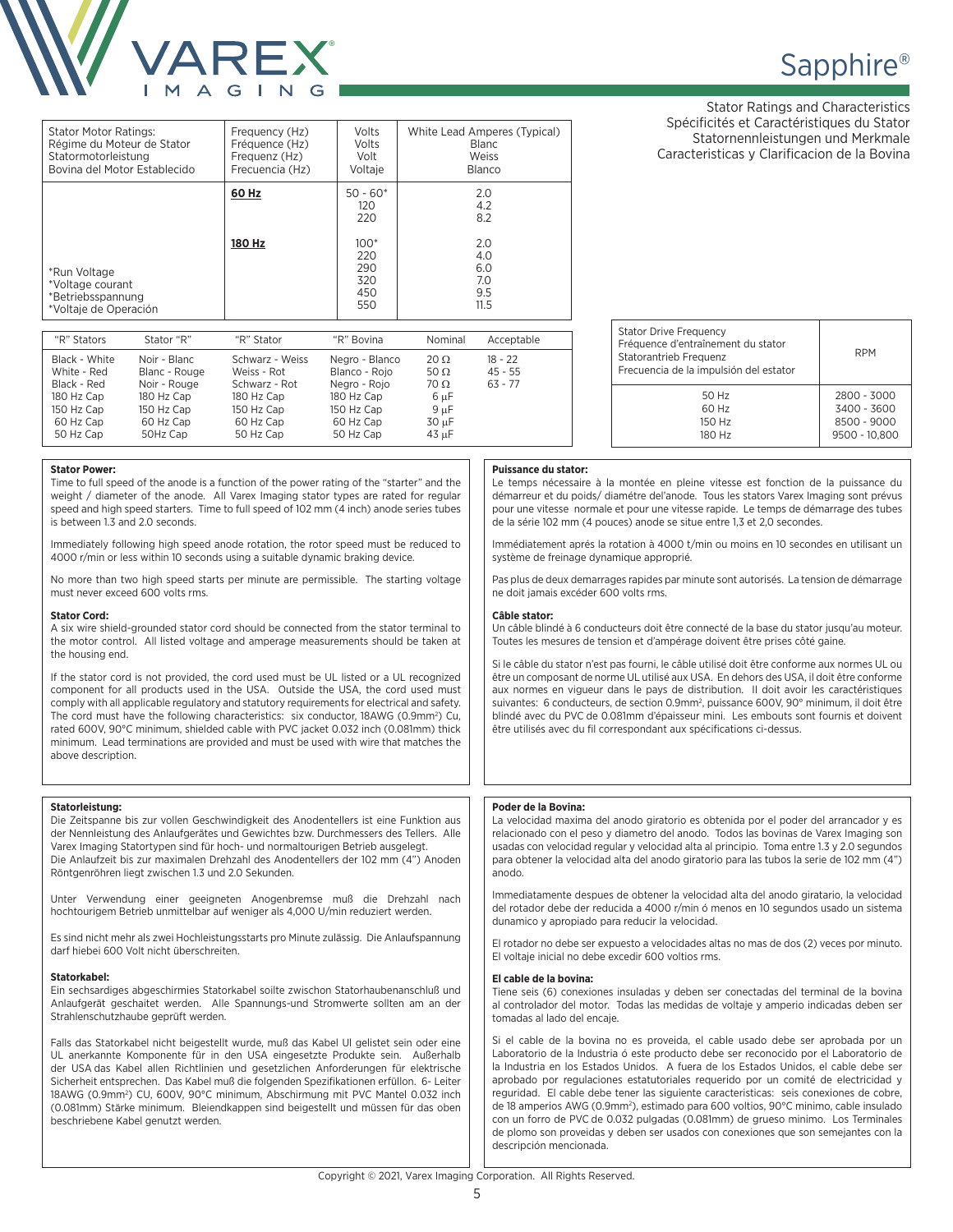

## Sapphire<sup>®</sup>

Stator Ratings and Characteristics Spécificités et Caractéristiques du Stator Statornennleistungen und Merkmale Caracteristicas y Clarificacion de la Bovina



### **Optional Wiring Diagram**



| White<br>Common<br><b>Blanc</b><br>Neutre<br>Weiss<br>Neutral<br>Común<br>Blanco<br><b>Black</b><br>Phase<br>Noir<br>Phase<br>Phase<br>Schwarz<br>Fase<br>Negro<br><b>Phase Shift</b><br>Red<br>Changement de Phase<br>Rouge<br>Hilfsphase<br>Rot<br>Cambio de Fase<br>Roio<br><b>Thermal Switch</b><br>Orange<br>Rupteur Thermique<br>Orange<br>Thermoschalter<br>Orange<br>Anaranjado<br>Interruptor Termal<br><b>Thermal Switch</b><br><b>Brown</b><br>Rupteur Thermique<br>Brun<br>Thermoschalter<br><b>Braun</b><br>Café<br>Interruptor Termal<br>Green/Yellow<br><b>Housing Ground</b><br>Vert/Jaune<br>Masse de la Gaine<br>Grün/Gelb<br>Masse des Gehäuses<br>Verde/Amarillo<br>Encaje a Tierra | <b>Wire Color</b><br><b>Couleurs des Branchements</b><br>Kabelfarben<br>Cable de Color | <b>Description</b><br><b>Description</b><br><b>Beschreibung</b><br><b>Descripcion</b> |
|---------------------------------------------------------------------------------------------------------------------------------------------------------------------------------------------------------------------------------------------------------------------------------------------------------------------------------------------------------------------------------------------------------------------------------------------------------------------------------------------------------------------------------------------------------------------------------------------------------------------------------------------------------------------------------------------------------|----------------------------------------------------------------------------------------|---------------------------------------------------------------------------------------|
|                                                                                                                                                                                                                                                                                                                                                                                                                                                                                                                                                                                                                                                                                                         |                                                                                        |                                                                                       |
|                                                                                                                                                                                                                                                                                                                                                                                                                                                                                                                                                                                                                                                                                                         |                                                                                        |                                                                                       |
|                                                                                                                                                                                                                                                                                                                                                                                                                                                                                                                                                                                                                                                                                                         |                                                                                        |                                                                                       |
|                                                                                                                                                                                                                                                                                                                                                                                                                                                                                                                                                                                                                                                                                                         |                                                                                        |                                                                                       |
|                                                                                                                                                                                                                                                                                                                                                                                                                                                                                                                                                                                                                                                                                                         |                                                                                        |                                                                                       |
|                                                                                                                                                                                                                                                                                                                                                                                                                                                                                                                                                                                                                                                                                                         |                                                                                        |                                                                                       |
|                                                                                                                                                                                                                                                                                                                                                                                                                                                                                                                                                                                                                                                                                                         |                                                                                        |                                                                                       |
|                                                                                                                                                                                                                                                                                                                                                                                                                                                                                                                                                                                                                                                                                                         |                                                                                        |                                                                                       |
|                                                                                                                                                                                                                                                                                                                                                                                                                                                                                                                                                                                                                                                                                                         |                                                                                        |                                                                                       |
|                                                                                                                                                                                                                                                                                                                                                                                                                                                                                                                                                                                                                                                                                                         |                                                                                        |                                                                                       |
|                                                                                                                                                                                                                                                                                                                                                                                                                                                                                                                                                                                                                                                                                                         |                                                                                        |                                                                                       |
|                                                                                                                                                                                                                                                                                                                                                                                                                                                                                                                                                                                                                                                                                                         |                                                                                        |                                                                                       |
|                                                                                                                                                                                                                                                                                                                                                                                                                                                                                                                                                                                                                                                                                                         |                                                                                        |                                                                                       |
|                                                                                                                                                                                                                                                                                                                                                                                                                                                                                                                                                                                                                                                                                                         |                                                                                        |                                                                                       |
|                                                                                                                                                                                                                                                                                                                                                                                                                                                                                                                                                                                                                                                                                                         |                                                                                        |                                                                                       |
|                                                                                                                                                                                                                                                                                                                                                                                                                                                                                                                                                                                                                                                                                                         |                                                                                        |                                                                                       |
|                                                                                                                                                                                                                                                                                                                                                                                                                                                                                                                                                                                                                                                                                                         |                                                                                        |                                                                                       |
|                                                                                                                                                                                                                                                                                                                                                                                                                                                                                                                                                                                                                                                                                                         |                                                                                        |                                                                                       |
|                                                                                                                                                                                                                                                                                                                                                                                                                                                                                                                                                                                                                                                                                                         |                                                                                        |                                                                                       |
|                                                                                                                                                                                                                                                                                                                                                                                                                                                                                                                                                                                                                                                                                                         |                                                                                        |                                                                                       |
|                                                                                                                                                                                                                                                                                                                                                                                                                                                                                                                                                                                                                                                                                                         |                                                                                        |                                                                                       |
|                                                                                                                                                                                                                                                                                                                                                                                                                                                                                                                                                                                                                                                                                                         |                                                                                        |                                                                                       |
|                                                                                                                                                                                                                                                                                                                                                                                                                                                                                                                                                                                                                                                                                                         |                                                                                        |                                                                                       |
|                                                                                                                                                                                                                                                                                                                                                                                                                                                                                                                                                                                                                                                                                                         |                                                                                        |                                                                                       |

#### Copyright © 2021, Varex Imaging Corporation. All Rights Reserved.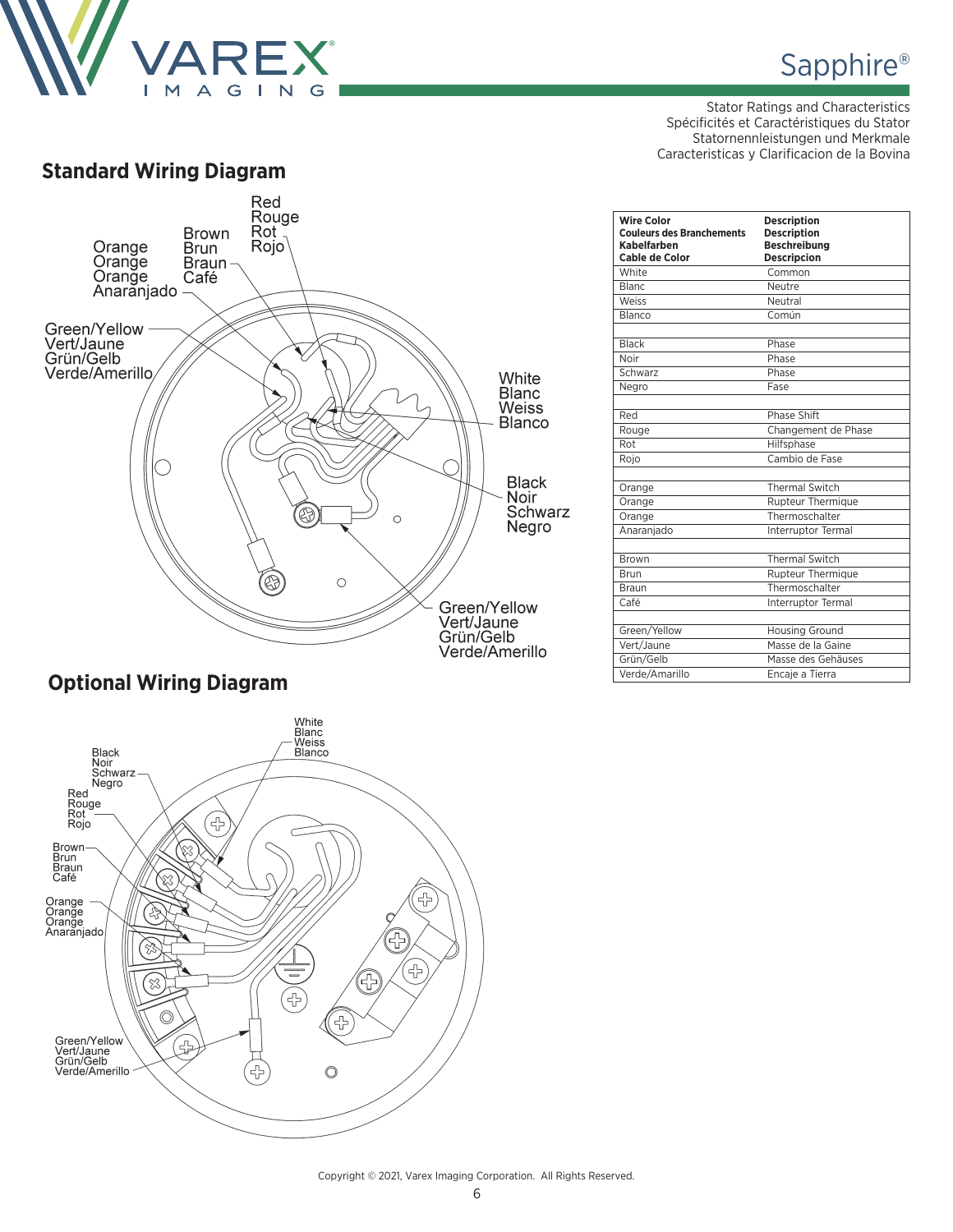

X-ray Tube Assembly Heating and Cooling Curve Abaque de Échauffement Refroidissement de l'ensemble Röntgenstrahler Erwärmungs- und Abkühlkurven Curvas de calentamiento y enfriamento de la unidad radiogena



| Note:<br>Heat inputs into housing include tube<br>power, filament power, and stator power.<br>Heating curves based on no restrictions<br>of natural convection around tube housing<br>assembly. | <b>Remarque:</b><br>L'apport calorifique dans la gaine incult<br>la puissance du tube, du filament et du<br>stator. Courbes d'échauffement basées sur<br>une circulation d'air naturelle sans entrave<br>autour de l'ensemble gaine-tube. | Anmerkungen:<br>berücksichtigen<br>wärmungskurven<br>Der<br>die Verlustleistung aus der Anode, der<br>Kathode und des stators. Die Heizkurven<br>basieren auf keinerlei Einschränkung der<br>natürlichen Konvektion in der Umgebung<br>der Strahlerhaube. | Nota:<br>La energia del encaje incluye el poder del<br>tubo, el poder del filamento y el poder de<br>la bovina. Las curvas de calentamiento no<br>son afectadas por el calor natural creado en<br>la parte exterior del encaje. |
|-------------------------------------------------------------------------------------------------------------------------------------------------------------------------------------------------|-------------------------------------------------------------------------------------------------------------------------------------------------------------------------------------------------------------------------------------------|-----------------------------------------------------------------------------------------------------------------------------------------------------------------------------------------------------------------------------------------------------------|---------------------------------------------------------------------------------------------------------------------------------------------------------------------------------------------------------------------------------|
|-------------------------------------------------------------------------------------------------------------------------------------------------------------------------------------------------|-------------------------------------------------------------------------------------------------------------------------------------------------------------------------------------------------------------------------------------------|-----------------------------------------------------------------------------------------------------------------------------------------------------------------------------------------------------------------------------------------------------------|---------------------------------------------------------------------------------------------------------------------------------------------------------------------------------------------------------------------------------|

#### Copyright © 2021, Varex Imaging Corporation. All Rights Reserved.

7